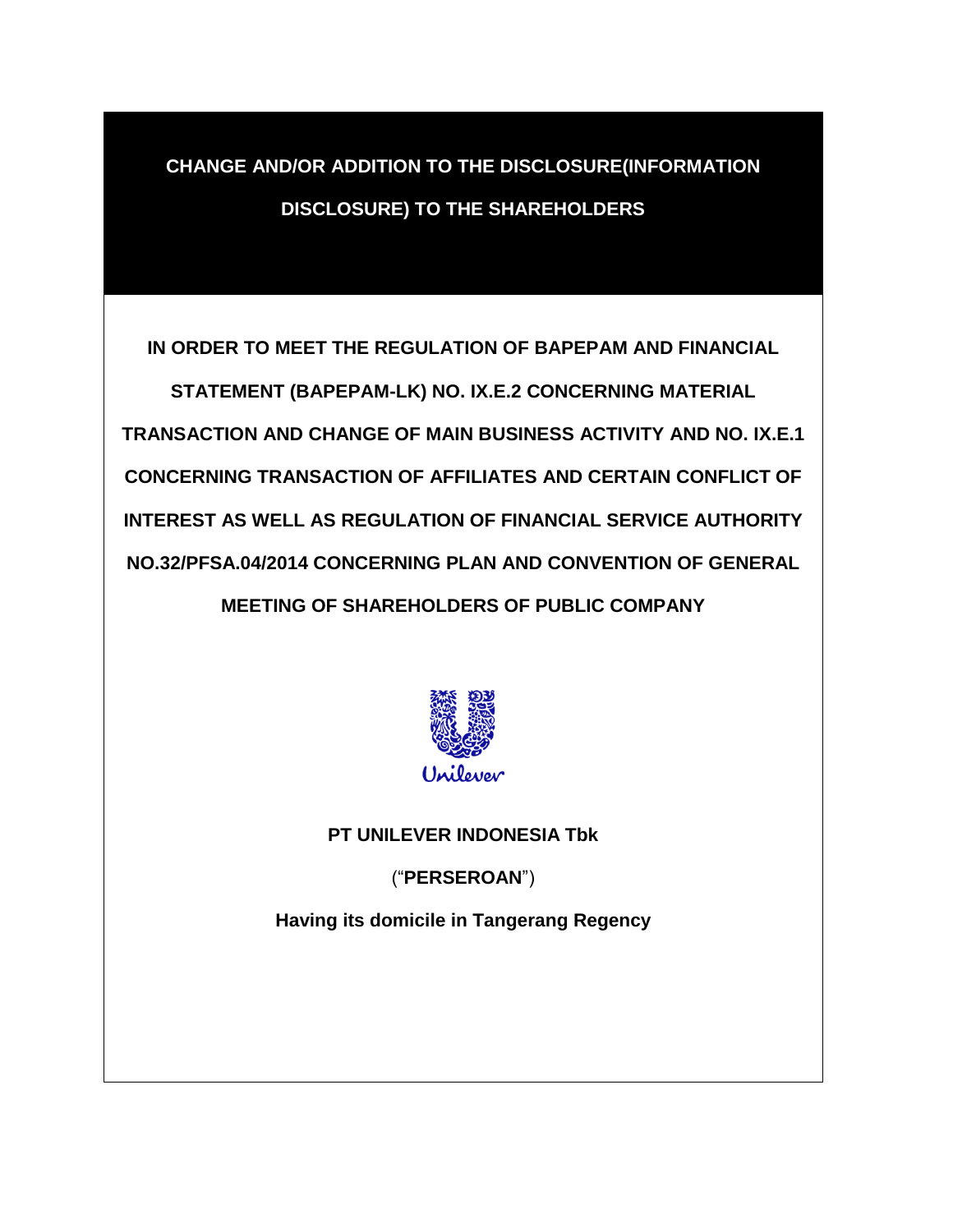**Sector:**

Operating in the sectors of production, marketing and distribution of consumption

goods such as soap, detergent, margarine, milk food, ice cream, other food and

drink products and cosmetic products.

**Head Office:**

**Grha Unilever**

Green Office Park Kav 3

Jalan BSD Boulevard Barat, BSD City

Tangerang

15345

Indonesia

Telephone: (021) 80827000

Facsimile: (021) 80827002

[www.unilever.co.id](file:///C:/Users/reski.damayanti/AppData/Local/Microsoft/Windows/Temporary%20Internet%20Files/Content.Outlook/J17XUSGS/www.astra.co.id)

**CHANGE AND/OR ADDITION TO DISCLOSURE MUST BE READ REFERRING TO THE DISCLOSURE TO THE SHAREHOLDERS OF PT UNILEVER INDONESIA Tbk. ("COMPANY") AS CONTAINED IN THE INVESTOR DAILY NEWSPAPRE DATED MAY 8, 2017 ("DISCLOSURE") AND THEREFORE ALL TERMS OR DEFINITIONS USED AND CONTAINED IN THE DISCLOSURE APPLY FOR THE**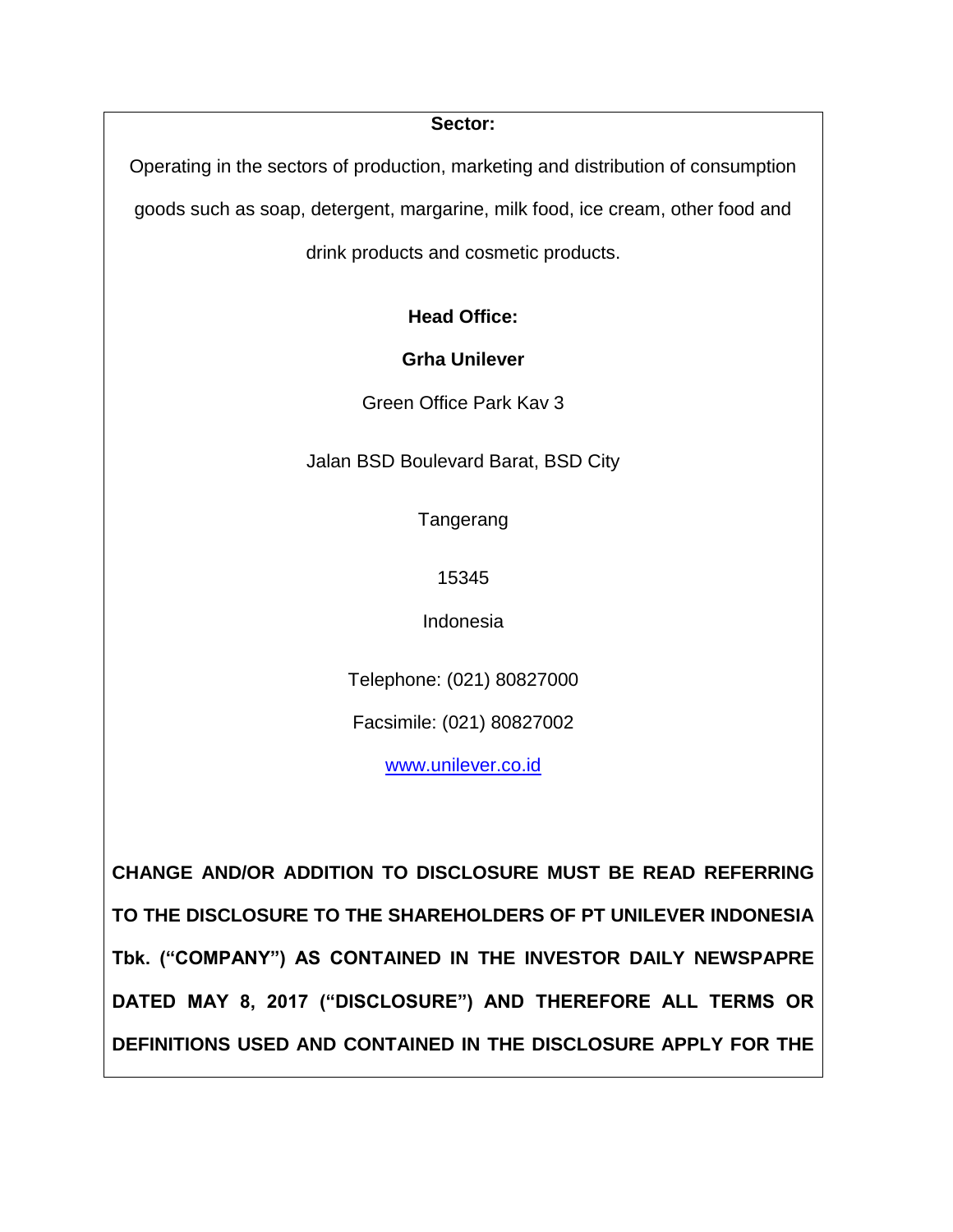# **CHANGE AND/OR ADDITION TO THE DISCLOSURE, UNLESS STATED OTHERWISE IN THE CHANGE AND/OR ADDITION TO THE DISCLOSURE.**

The change and/or Addition to the Disclosure was issued on June 16, 2017 in Tangerang.

The following is the change and/or addition to the Disclosure namely:

1. To revise sentence on the Interest Fee in Section F to be::

Interest Fee: lower than the Offer of Alternative Tariff for the lowest loan with the same period of loan as the difference at least 0,15% (zero point fifteen percent)

Offer of Alternative Tariff is the ratio of loan interest to be offered by up to 5 Banks, where the Company has still loan facility already available to the Bank.

2. To revise the title in Section G to "Material Transaction and Affiliates Transaction" and add statement on the fulfillment by virtue of Regulation of IX.E.2 as follows:

In accordance with the Regulation Number IX.E.1.in the event of Affiliate Transaction of which the value meets criteria for the Material Transaction as referred to in the Regulation IX.E.2 and there is no conflict of interest, the Company must only meet the provisions as referred to in Regulation Number IX.E.2.

That to abide by the Regulation IX.E.2, where the Company is required to obtain the approval of General Meeting of Shareholders for the Material Transaction with the transaction value more than 50% (fifty percent) from the equity of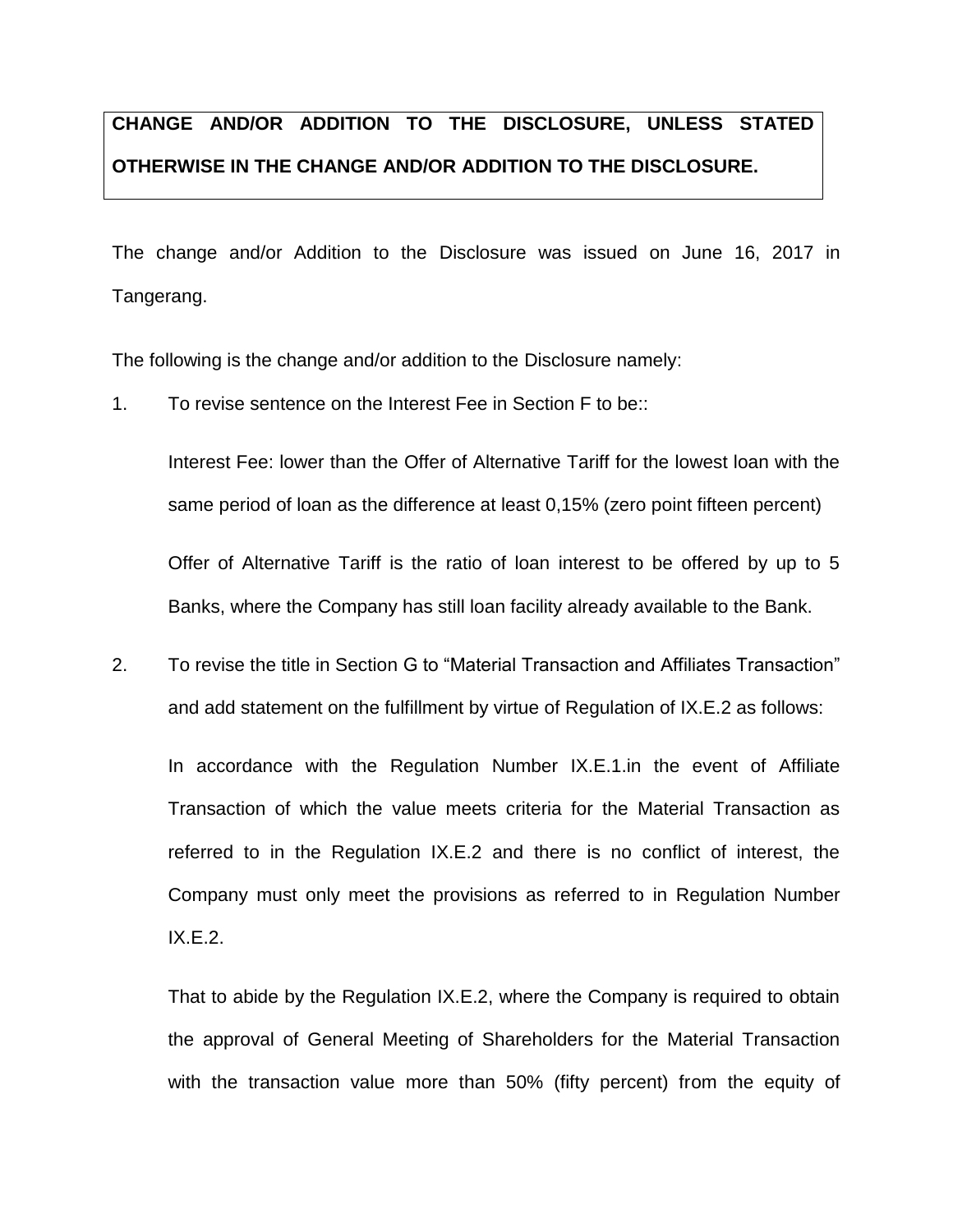Company, the latter has prepared the General Meeting of Shareholders by announcing the Meeting on May 8, 2017 and make the Disclosure on Material Transaction Plan by announcing in a daily newspaper dated May 8, 2017 and announcing the same in website of the Company on the same date.

3. To revise Chapter IV, Summary on Report and Opinion for the Independent Appraiser in the sector of Assumptions and Limiting Condition, Approach and Evaluation Method and Value Conclusion and Fairness Opinion, so that all read as follows:

#### **Assumptions and Limiting Condition**

This evaluation is made with the following assumptions and limiting conditions:

- 1. This fairness opinion is non-disclaimer opinion.
- 2. Data and information about the parties conducting Plan on Appraiser Facility, gained from the review towards the related documents obtained by the Company.
- 3. This fairness opinion is prepared based on the marketing condition and economy, general business condition and finance, and Government regulations on the date of the Fair Opinion.
- 4. Historical financial data of the Company for the Appraiser from the financial statement already audited by the Independent Public Accountant as registered at FSA.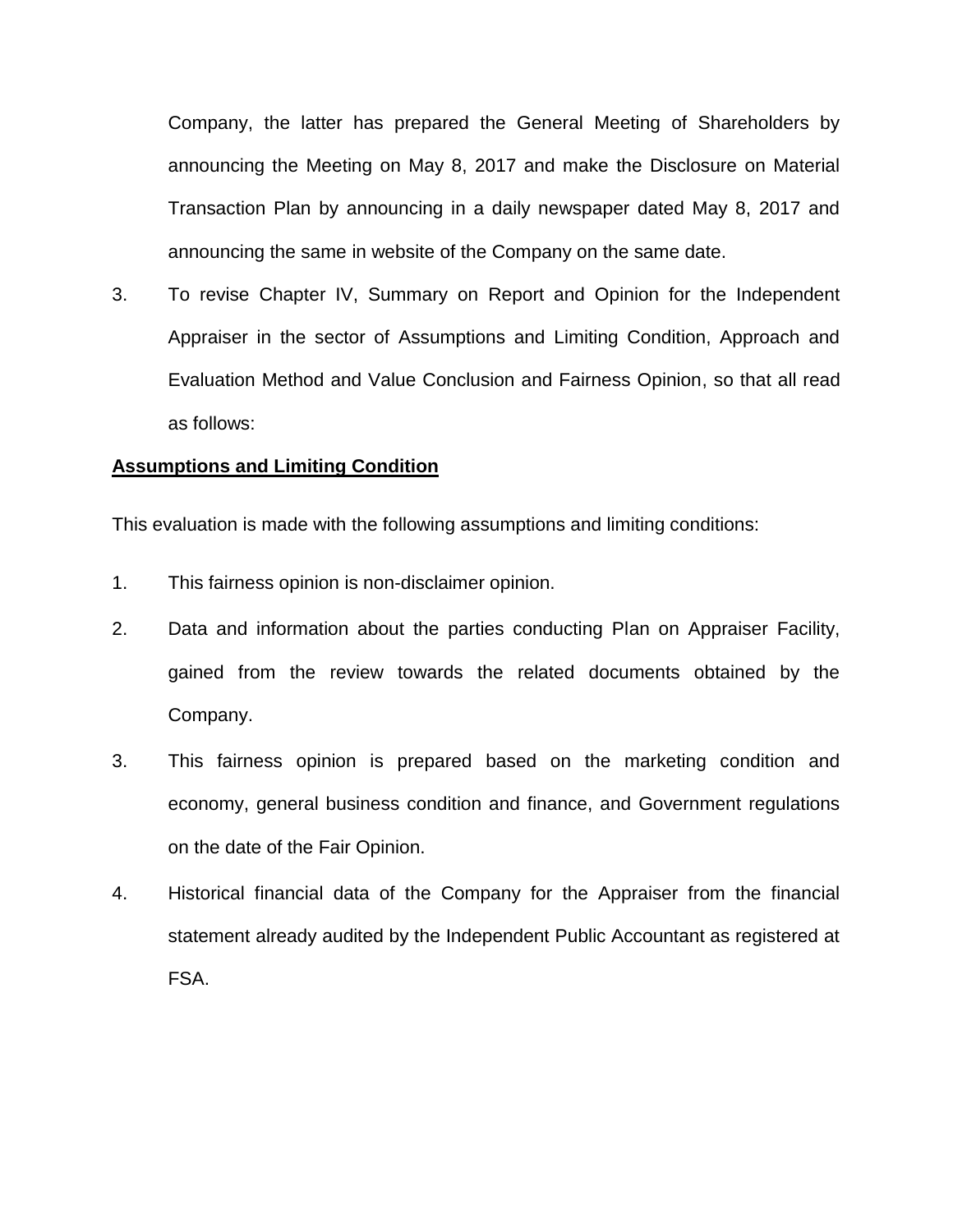- 5. Financial projection along with the calculation assumption from the Appraiser from the Company, and some adjustments have been made as needed by the Appraisal, as described in details in the report of the Fairness Opinion.
- 6. This Fairness Opinion is open for public except there have been any confidential information, which may affect the operation of company.
- 7. The appraiser shall assume responsibility for the Report of the Fairness Opinion and Final Conclusion.

### **Approach and Evaluation Method**

To give Fairness Opinion Plan on Transaction, the Appraiser conducts the following analysis procedure:

- 1. To analyze for the amount of fund from the object of the Facility Plan.
- 2. To analyze towards the financial impact from the Facility Plan towards the interest of the Company.
- 3. To analyze towards the business consideration used by the management of the Company relating to the Facility Plan towards the interest of the Shareholders.
- 4. To analyze towards the parties conducting the Facility Plan.
- 5. To analyze towards the conditions of the Facility Plan.
- 6. To analyze towards the opportunity and risk in respect of the implementation of the Facility Plan.
- 7. To analyze towards report on historical finance of the Company, to know the financial condition of the Company before and after the Facility Plan.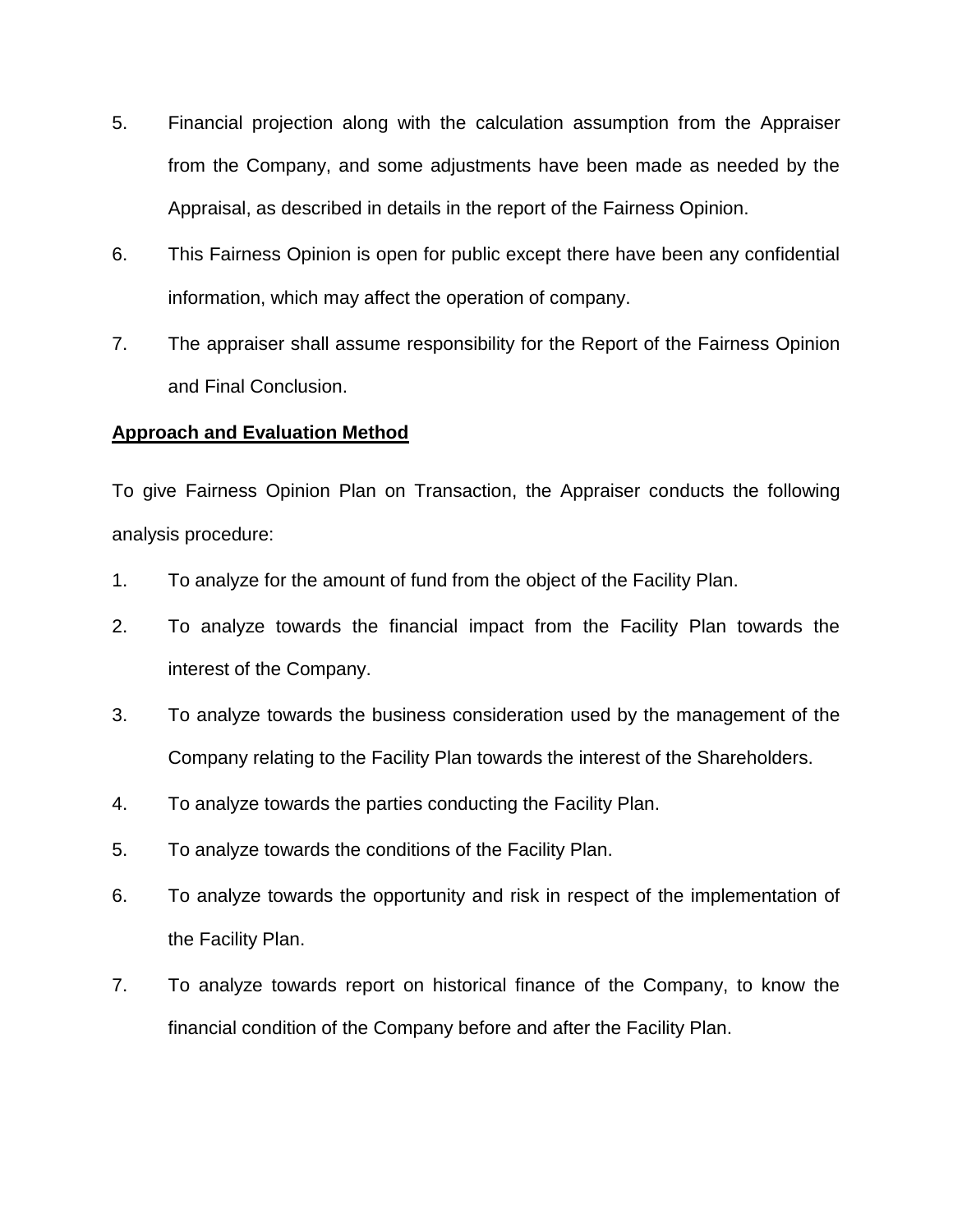- 8. To analyze impact upon the Facility Plan towards the Financial Position and Loss/Profit of the Company.
- 9. To analyze towards the financial performance of the Company for 5 years to come.
- 10. To analyze cost and/or use of the Facility Plan for the shareholders in respect of implementation of the Facility Plan.

#### **Conclusion of Value and Fairness Opinion**

Based on the fairness analysis on the Facility Plan, the Appraiser is of the opinion that Loan Facility Plan with the ceiling of **Rp 3 trillion by the Company to UFI shall be fair**  with the following grounds:

- 1. As already described in advance that Facility Plan shall be the loan facility without guarantee received by the Company from UFI with the ceiling limit of Rp.3 trillion, with the tenor of loan at least 1 month and maximum less than 1 year and interest rate lower than the Alternative Tariff Offer of the lowest loan with the same loan tenor as the difference at least 0,15% (zero point fifteen percent). Offer of Alternative Tariff is the loan interest offered by up to 5 banks, in which the Company still has the loan facility available in the bank. UFI is the party affiliated with the Company as it is under the same holding company namely Unilever NV.
- 2. The Company obtains addition to the source of alternative financing for the loan with tenor 1 month or more.
- 3. The Company can save the interest charge if it obtains loan from UFI compared from the bank with the same period of loan.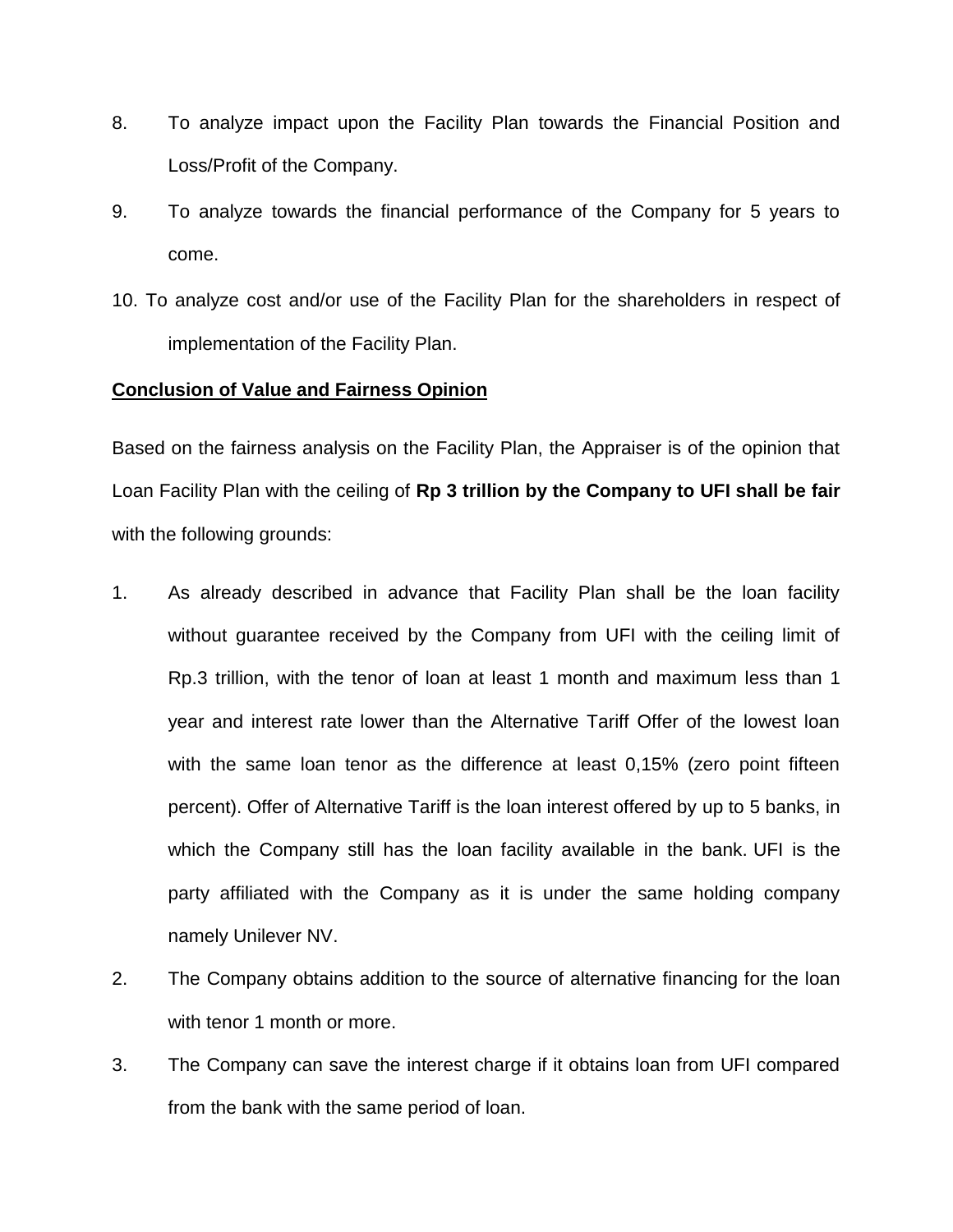- 4. Before using the facility, the Company will compare in advance for the interest from the loan available through Bank Mitra or with UFI.
- 5. The analysis on the Facility Plan use towards the historical performance, impact upon financial position, and financial ratio, ability of the Company to produce profit in the excellent condition, so that the Company has big potency to pay all existing obligations.
- 6. The analysis towards the financial projection made by the management, it is seen that the Company is in the excellent condition so that the Company has big potency to amortize all existing obligations. By using the loan facility from UFI of gaining the profit, the Company will increase, in which the increase is gained from the saving to the financial charge, therefore the Transaction Plan is evaluated to give positive impact upon the financial performance of the Company in years to come.
- 7. To revise point 1 Section V concerning Declaration of Board of Directors and Board of Commissioners shall be as follows:

Board of Directors and Board of Commissioners declare that Facility Plan is the Material Transaction requiring the approval of the General Meeting of Shareholders as referred to in Regulation No. IX.E.2 and is the Affiliate transaction and it fails to contain Conflict of Interest as referred to in Regulation No. IX.E.1.

8. To Revise Chapter VII concerning Extraordinary General Meeting of Shareholders shall be as follows:

## **VII. EXTRAORDINARY GENERAL MEETING OF SHAREHOLDERS**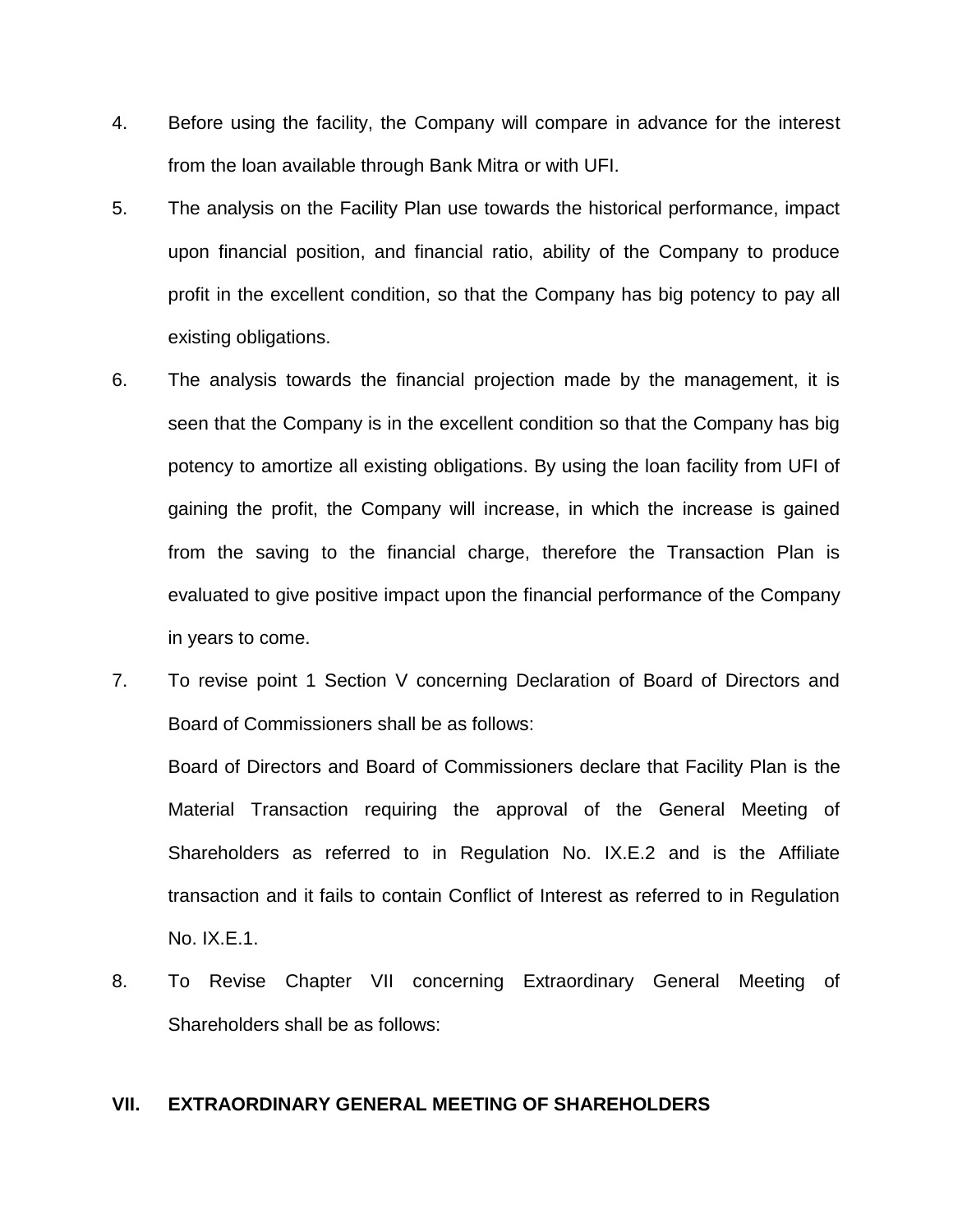That to abide by the Regulation IX.E.2, affiliation transaction and material as explained above can be made after obtaining the approval of the shareholders of the Company. For the said purposes, the Company will convene the General Meeting of Shareholders on Tuesday on June 20, 2017 domiciled at Head Office of the Company, Grha Unilever, Green Office Park Kav 3, Jalan BSD Boulevard Barat, BSD City, Tangerang, 15345, Indonesia

Meanwhile the presence and resolution from the General Meeting of Shareholders to be made relating to the agenda of the approval of the material Facility Plan shall be as follows:

- a. General Meeting of Shareholders may be held if the General Meeting of Shareholders is more than 1/2 (a half)portion from total shares with the voting right present or represented, except the Law and/or articles of association of the Public Company specifies the greater number of quorum.
- b. In the event that the quorum as referred to in item a is not achieved, the second General Meeting of Shareholders may be held on condition that the second General Meeting of Shareholders shall be valid and entitled to adopt resolution if in the General Meeting of Shareholders at least 1/3 (one-third) portions of total shares with the voting rights present or represented, except the articles of association of the Public Company specifies the greater number of quorum.
- c. Resolution of the General Meeting of Shareholders as referred to in items a and b shall be valid if approved by more than 1/2 (a half) portion from all